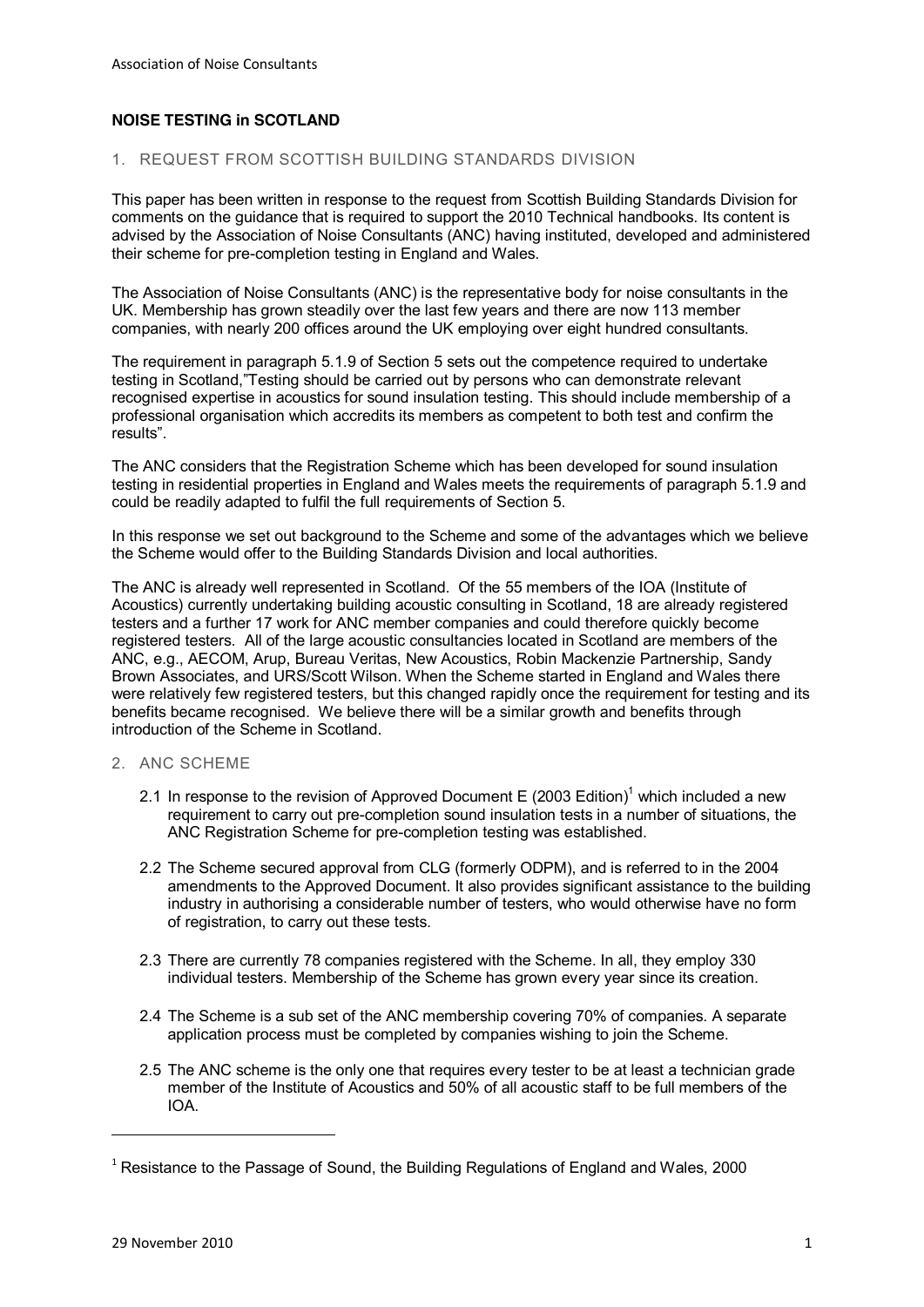- 2.6 The Scheme currently applies only to sound insulation tests as specified in the Building Regulations of England and Wales. The Registration Scheme applies only to testing and the reporting of tests, not to advice on remedial works.
- 2.7 A Scheme Handbook is available and sets out the detailed requirements and operation of the Scheme. A Good Practice Guide is provided to Scheme Members to encourage a consistent approach to testing. The Good Practice Guide is constantly being developed as part of our commitment to improve the reproducibility of test results. We consider reproducibility of results essential for the effective administration of Building Regulations.
- 3 OPERATION
	- 3.1 Companies applying to join the Scheme are required to submit details of their sound insulation test procedures, qualifications and experience of proposed Testers, and instrumentation details including calibration certificates.
	- 3.2 Individual Testers are assessed on the basis of sound insulation reports from tests previously carried out, and other training requirements. A sound insulation training course is available to ANC members, offered by a Training Provider. An undertaking is made by all authorised Testers to keep up their training in the field, and they may be subjected to random witnessing of tests at any time.
	- 3.3 The Scheme is intended to ensure that all tests are carried out in full accordance with ISO140-4:1998, ISO 140-7:1998 and ADE (including arithmetic averaging of the 1/3 octave band level differences for all source positions  $-$  a requirement introduced in ADE).
	- 3.4 Test results are always submitted in full, regardless of the test outcome, with certification provided centrally from the ADvANCE database. Fees are charged by the ANC to the Scheme Member on a 'per test' basis, providing a variable overhead which suits the diverse range of Scheme Members involved.
	- 3.5 The ANC will request specific documentation from each Scheme Member on an annual basis. All documents submitted to the ANC will be treated as commercial and confidential. The documents will be independently audited against a checklist by an Examiner. If the documentation fulfils the requirements shown in the checklist, this will be noted, and an acknowledgement sent that the Company is confirmed on the Scheme.
	- 3.6 An Examiner can observe a test by any Scheme Member at any time. In any case, Scheme Members should expect to have a test witnessed at least every three years.
	- 3.7 Examiners are appointed and paid by the Scheme and are experienced acoustics engineers.
- 4 VOLUME OF TESTS
	- 4.1 Since the start of the Scheme in 2004 there have been nearly 250,000 tests.
	- 4.2 At its peak over 4000 tests per month were being registered. In 2010 the average number of tests per month has been approximately 2200.
- 5 ADVANTAGES OF THE SCHEME
	- 5.1 Data Analysis
		- 5.1.1 Data from all the tests is securely held by an independent contractor who also produces detailed statistical analysis on the sound insulation performance of construction types. This analysis could be provided for use by the Building Standards Division to demonstrate the effect of changes in the Regulations. The ANC Scheme is uniquely placed to provide this service as no other organisation involved in sound insulation testing has either the quantity of data, familiarity with analysing it or the experience of resolving the issues identified. Information based on the experience of testing in England and Wales could be shared with the BSD if requested.
		- 5.1.2 Test data has been analysed under the following headings: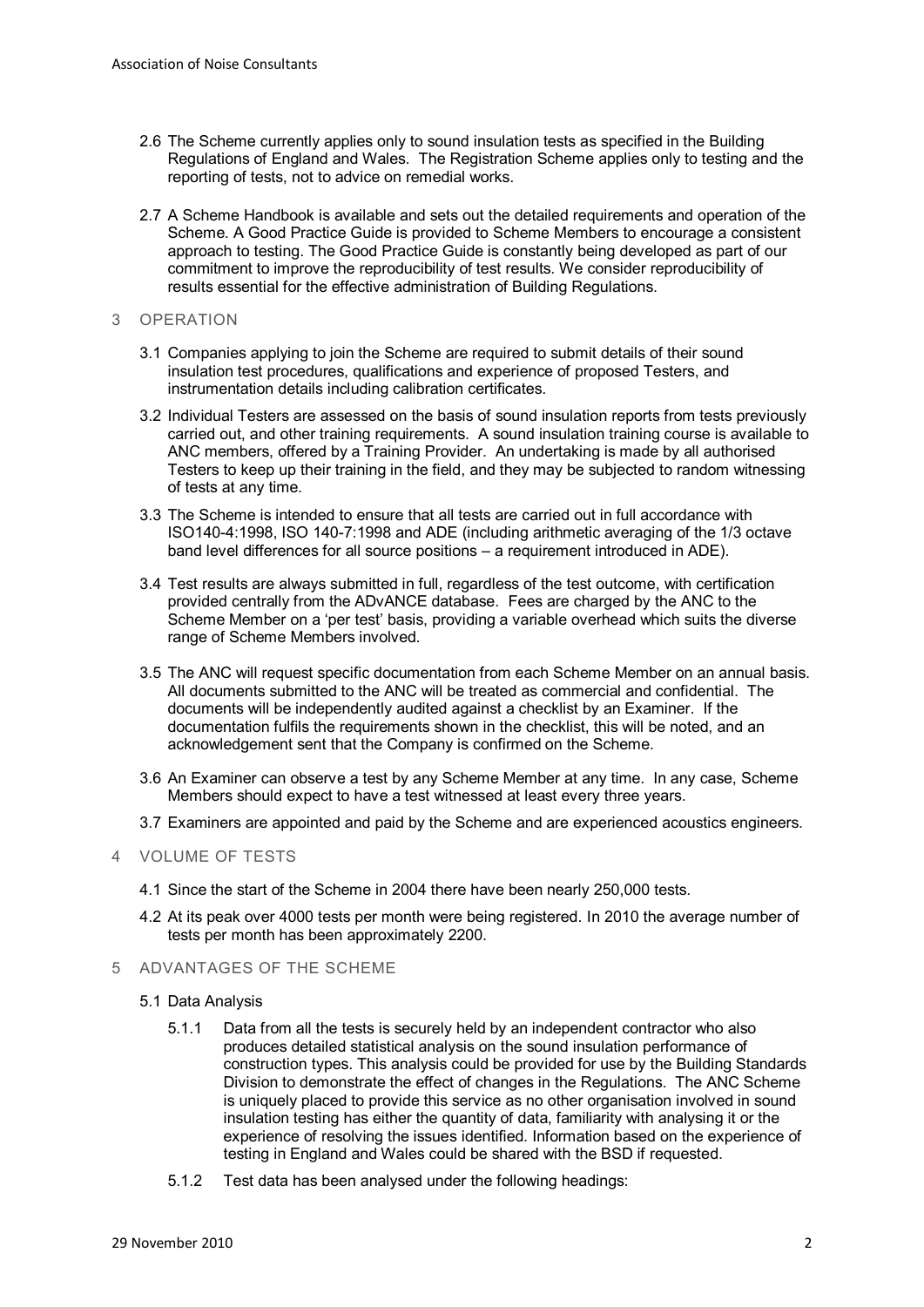- Purpose built houses and flats, Walls, Airborne.
- x Houses and flats formed by material change of use, Walls, Airborne.
- Purpose built rooms for residential purposes, Walls, Airborne.
- Rooms for residential purposes formed by material change of use, Walls, Airborne.
- Purpose built houses and flats, Floors, Airborne.
- Houses and flats formed by material change of use, Floors, Airborne.
- Purpose built rooms for residential purposes. Floors, Airborne.
- Rooms for residential purposes formed by material change of use, Floors, Airborne.
- Purpose built houses and flats, Floors, Impact.
- Houses and flats formed by material change of use, Floors, Impact.
- Purpose built rooms for residential purposes, Floors, Impact.
- Rooms for residential purposes formed by material change of use, Floors, Impact.
- 5.2 Security and Online Verification
	- 5.2.1 Until the end of 2009 the ANC Registration Scheme provided hard copy certificates for each test undertaken. Following instances of attempted fraud through the use of counterfeit certificates it was decided to move to an on-line system of test verification from January 2010. This is known as the ADvANCE system.
	- 5.2.2 ADvANCE improves access to and confidence in certification and test results as it provides an on-line system that BCOs can interrogate and it has reduced fraud.
	- 5.2.3 In order to register sound insulation tests with the ANC Scheme and to obtain access to the ADvANCE online verification system various details of each test are required to be provided to the ANC by the Scheme Member using an online form. Each Scheme Member is assigned a unique Member Number with a username and password to access the online form.
	- 5.2.4 The Scheme Member is provided with a unique Task Reference Number for each measurement contract that they wish to register with the ANC. This number is assigned via the online form and may be obtained prior to undertaking the measurements. Once the measurements have been made, details regarding the test(s) are entered into the database via the online form.
	- 5.2.5 The information entered onto the database will include reference to the Scheme Member, Tester, test location details, limited construction details (where available) and source/receive room information. In addition, the 1/3 octave band data of DnT and L'nT will be entered with the associated single figure numbers and appropriate spectrum adaptation terms calculated automatically. An email is sent to the Tester once the relevant information has been entered and verified. This confirms the data submitted and provides access codes to the ADvANCE system.
	- 5.2.6 The online verification (certification) system means that Building Control Bodies can verify the results quoted in the relevant test report by going to the ANC website and entering the task number and password. They will then see a summary list of results of all the Tests undertaken to date for this project (task) as held on the secure primary server and can print this table for their records.
	- 5.2.7 ANC has encountered three instances of attempts to produce fraudulent reports and test results or to doctor the results. In each case a genuine report had been amended by a third party with the aim of showing that a building had achieved a satisfactory result. Trading Standards Officers have successfully prosecuted the developer in one of these cases and another is being actively pursued. The use of the online ADvANCE system has removed much of the scope for abuse and enables local authority building control officers to easily check that the information they have been given is correct.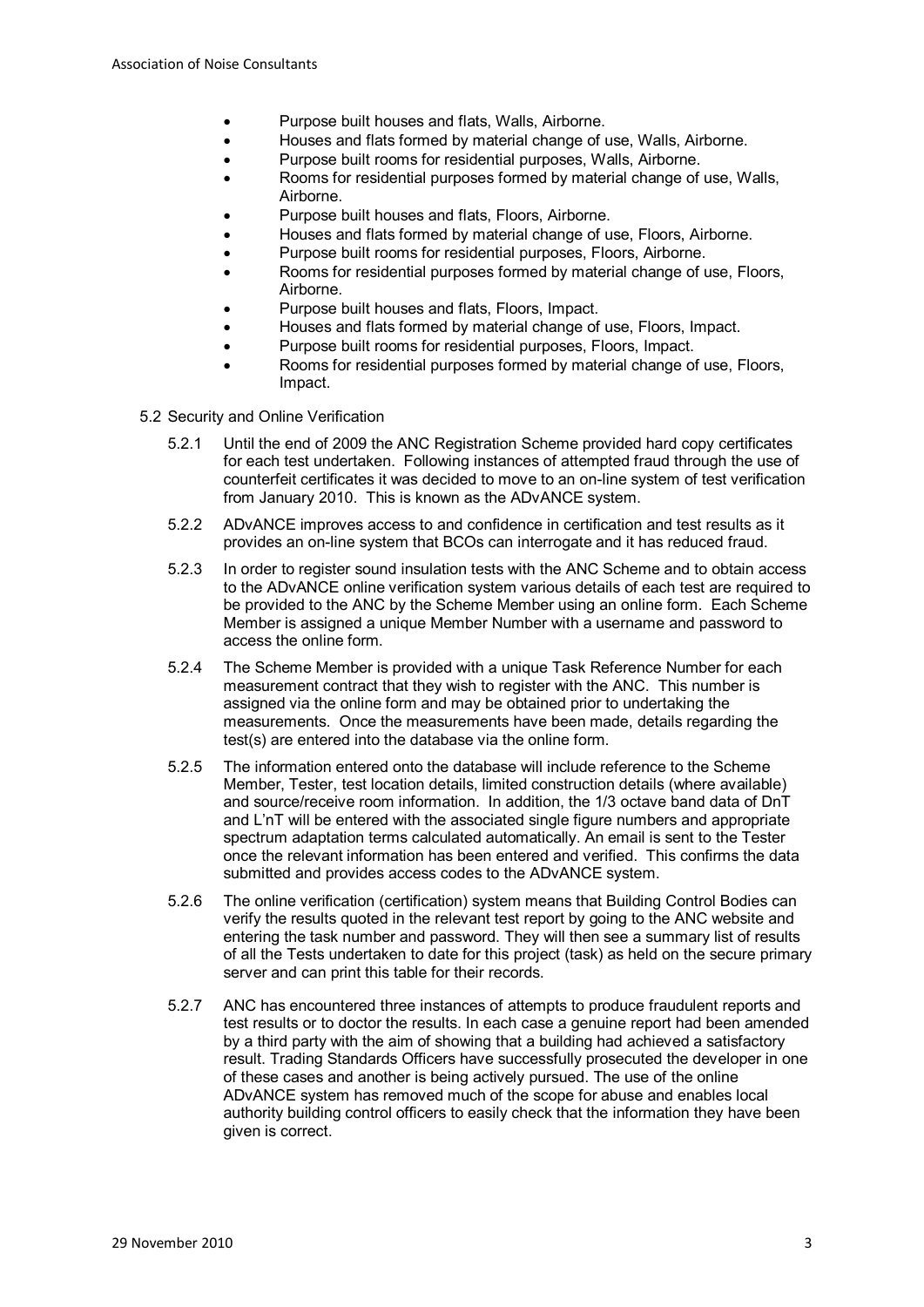- 5.2.8 ANC can demonstrate the operation of the ADvANCE system to the Building Standards Division. A version has already been developed to enable the different requirements of the Scottish Regulations to be entered.
- 5.3 Reduced Failure Rates
	- 5.3.1 The ANC Scheme has been operating in England and Wales for seven years during which time the failure rate for new build walls has fallen from 40% to around 3%.
	- 5.3.2 In the small number of cases where a test fails, ANC member companies are able to offer diagnosis advice and suggest mitigation. A test failure should trigger additional works (which fall outside the Scheme) and additional tests to confirm that measures taken have addressed the problems.
	- 5.3.3 Testers in England & Wales report that failed sound insulation tests result in a number of outcomes, some of which are more consistent with the ADE requirement than others.
		- i- Test result accepted anyway, as relatively close to required standard
		- ii- Remedial work of some kind required, no re-test
		- iii- Remedial work, and re-test required to the failed plot(s) only
		- iv- Intensification of testing to establish extent of problem, some
		- remedial work and re-testing required
		- v- Test all plots on site, remediate until they all pass.
	- 5.3.4 Perhaps the fairest conclusion to draw from this is simply that this requirement could be more clearly worded to encourage more uniform implementation, a lesson from which Scotland may be able to learn.
- 5.4 Professionally qualified testers
	- 5.4.1 Testers working within the Scheme are experienced, professionally qualified acousticians, not simply testing staff with no understanding of the underlying issues or motivated by a desire to obtain a result which will satisfy the client.
	- 5.4.2 The Scheme has identified issues of "presumed competence" with individuals who have previously conducted tests but are now operating within the guidelines of the Scheme. This has resulted in improved standards and adoption of a common approach to testing throughout the membership.
	- 5.4.3 The ANC Scheme offers an in built peer review of test methods and reports as part of the annual company audit and regular witnessed testing process. This can be particularly valuable for smaller consultancy practices such as sole traders who make up approximately 25% of the membership.

### 6 WHAT GUIDANCE SHOULD BSD PROVIDE

- 6.1 Introduction of a recognised scheme for noise testing will assist in producing a standard system which all testers follow. It will provide reassurance to Building Control Officers who will know that tests completed under the scheme have been undertaken by qualified personnel, whose procedures, reports and equipment have been independently checked and are subject to regular monitoring.
- 6.2 ANC welcomes the ratio of testing proposed in Section 5. We note that in England & Wales the testing of 2 walls in 10% of attached houses and 2 walls, 2 floors in flats has proven to be successful. It would be helpful for the guide to provide a table that indicates the number of tests required for any given number of attached plots of the same construction on a development.
- 6.3 Where failures are recorded, Section 5.1.10, indicates that additional testing may be required. We believe BSD should provide additional guidance to Building Control bodies on this issue.